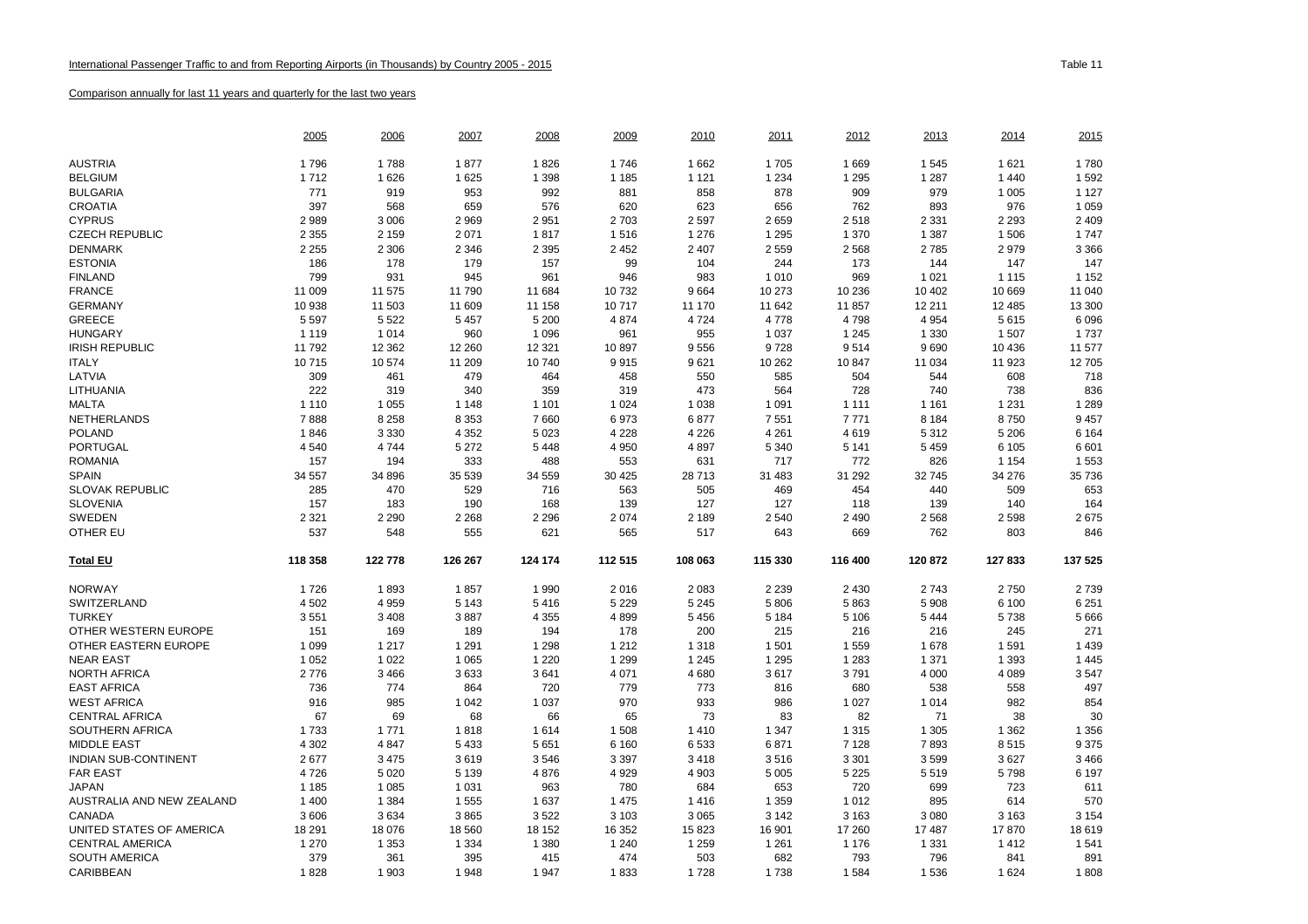| <b>Total</b>  | 59 377 | 62 402 | 65 431 | 65 270 | 63 521 | 64 325 | 65 903 | 66 452 | 68 961 | 71 065 | 72 578 |
|---------------|--------|--------|--------|--------|--------|--------|--------|--------|--------|--------|--------|
| <b>OTHERS</b> | 777    | 820    | 929    | 867    | 802    | 863    | 925    | 959    | 996    | 1 143  | 1426   |
| OIL RIGS      | 627    | 713    | 768    | 763    | 752    | 714    | 761    | 781    | 841    | 886    | 825    |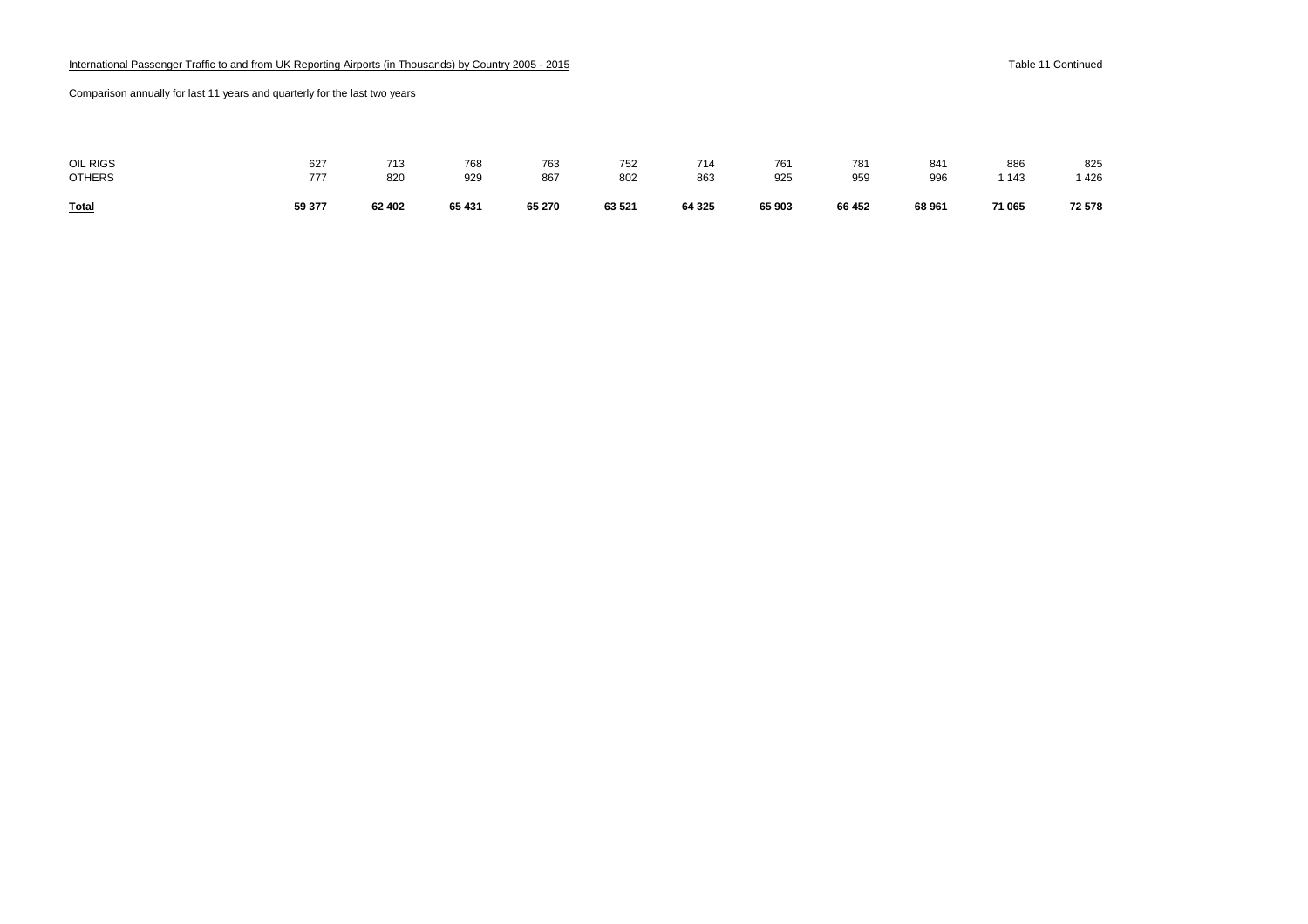|                             | 2014 Q1 | 2014 Q2 | 2014 Q3 | 2014 Q4 | 2015 Q1 | 2015 Q2 | 2015 Q3 | 2015 Q4 |
|-----------------------------|---------|---------|---------|---------|---------|---------|---------|---------|
| <b>AUSTRIA</b>              | 517     | 380     | 392     | 332     | 559     | 392     | 430     | 400     |
|                             |         |         |         |         |         |         |         |         |
| <b>BELGIUM</b>              | 293     | 370     | 391     | 385     | 360     | 398     | 439     | 396     |
| <b>BULGARIA</b>             | 184     | 259     | 402     | 160     | 205     | 268     | 464     | 190     |
| <b>CROATIA</b>              | 49      | 303     | 512     | 112     | 46      | 319     | 575     | 119     |
| <b>CYPRUS</b>               | 239     | 706     | 879     | 470     | 236     | 734     | 964     | 476     |
| <b>CZECH REPUBLIC</b>       | 306     | 408     | 396     | 396     | 348     | 453     | 481     | 465     |
| <b>DENMARK</b>              | 623     | 791     | 795     | 770     | 676     | 887     | 919     | 884     |
| <b>ESTONIA</b>              | 26      | 42      | 43      | 36      | 31      | 42      | 43      | 32      |
| <b>FINLAND</b>              | 240     | 268     | 271     | 336     | 247     | 265     | 281     | 359     |
| <b>FRANCE</b>               | 2 1 3 4 | 2918    | 3 3 9 9 | 2 2 1 7 | 2 2 3 9 | 2 9 64  | 3572    | 2 2 6 6 |
| <b>GERMANY</b>              | 2611    | 3 2 3 9 | 3 4 4 3 | 3 1 9 1 | 2802    | 3 4 4 6 | 3724    | 3 3 2 9 |
| <b>GREECE</b>               | 238     | 1708    | 2955    | 714     | 306     | 1889    | 3 1 8 5 | 716     |
| <b>HUNGARY</b>              | 300     | 397     | 409     | 400     | 374     | 437     | 477     | 448     |
| <b>IRISH REPUBLIC</b>       | 2 2 9 2 | 2661    | 2815    | 2668    | 2 5 4 0 | 2 9 3 5 | 3 1 2 6 | 2977    |
| <b>ITALY</b>                | 2 0 5 9 | 3 3 6 8 | 3978    | 2518    | 2 2 7 8 | 3531    | 4 1 4 4 | 2752    |
| LATVIA                      | 129     | 150     | 175     | 154     | 153     | 181     | 202     | 183     |
| LITHUANIA                   | 130     | 205     | 220     | 183     | 176     | 214     | 234     | 212     |
| <b>MALTA</b>                | 213     | 348     | 395     | 275     | 224     | 358     | 418     | 289     |
| NETHERLANDS                 | 1884    | 2 2 6 6 | 2 3 3 8 | 2 2 6 2 | 2048    | 2 4 5 5 | 2526    | 2 4 2 8 |
| <b>POLAND</b>               | 1 1 3 3 | 1 3 4 9 | 1 4 0 3 | 1 3 2 1 | 1 3 0 4 | 1 5 9 6 | 1 7 0 4 | 1559    |
| PORTUGAL                    | 828     | 1853    | 2 2 1 8 | 1 2 0 6 | 941     | 1 9 4 5 | 2 3 6 9 | 1 3 4 5 |
| <b>ROMANIA</b>              | 196     | 283     | 352     | 323     | 329     | 388     | 438     | 397     |
| <b>SPAIN</b>                | 4865    | 10 108  | 12 667  | 6637    | 5 1 7 6 | 10 245  | 12 984  | 7 3 3 0 |
| <b>SLOVAK REPUBLIC</b>      | 93      | 129     | 149     | 139     | 140     | 164     | 185     | 164     |
| <b>SLOVENIA</b>             | 27      | 39      | 46      | 29      | 27      | 44      | 60      | 33      |
| <b>SWEDEN</b>               | 554     | 727     | 665     | 651     | 561     | 717     | 709     | 687     |
| <b>OTHER EU</b>             | 173     | 207     | 224     | 199     | 166     | 220     | 246     | 214     |
| <b>Total EU</b>             | 22 3 35 | 35 482  | 41 932  | 28 083  | 24 490  | 37 487  | 44 897  | 30 650  |
| <b>NORWAY</b>               | 637     | 713     | 708     | 693     | 636     | 695     | 741     | 666     |
| <b>SWITZERLAND</b>          | 1852    | 1 4 4 2 | 1415    | 1 3 9 1 | 1947    | 1 4 2 9 | 1 4 5 6 | 1418    |
| <b>TURKEY</b>               | 489     | 1735    | 2 5 0 5 | 1 0 0 9 | 528     | 1 660   | 2 4 8 1 | 998     |
| OTHER WESTERN EUROPE        | 41      | 71      | 79      | 54      | 49      | 71      | 91      | 60      |
| OTHER EASTERN EUROPE        | 356     | 399     | 482     | 356     | 315     | 354     | 449     | 320     |
| <b>NEAR EAST</b>            | 286     | 388     | 388     | 331     | 295     | 375     | 427     | 349     |
| <b>NORTH AFRICA</b>         | 825     | 1 0 8 7 | 1 2 0 5 | 972     | 889     | 1 1 0 8 | 900     | 651     |
| <b>EAST AFRICA</b>          | 127     | 137     | 167     | 127     | 117     | 119     | 147     | 114     |
| <b>WEST AFRICA</b>          | 260     | 253     | 244     | 225     | 215     | 198     | 219     | 222     |
| <b>CENTRAL AFRICA</b>       | 8       | 9       | 11      | 9       | 9       | 7       | 8       | 6       |
| SOUTHERN AFRICA             | 382     | 290     | 326     | 364     | 390     | 291     | 328     | 347     |
| <b>MIDDLE EAST</b>          | 2 0 2 1 | 2 0 3 2 | 2 3 3 5 | 2 1 2 6 | 2 2 2 7 | 2 1 2 1 | 2651    | 2 3 7 5 |
| <b>INDIAN SUB-CONTINENT</b> | 1 0 0 0 | 846     | 876     | 905     | 963     | 791     | 841     | 871     |
| <b>FAR EAST</b>             | 1 3 1 8 | 1 4 3 3 | 1652    | 1 3 9 5 | 1428    | 1 506   | 1758    | 1 504   |
| <b>JAPAN</b>                | 161     | 180     | 210     | 172     | 147     | 150     | 170     | 145     |
| AUSTRALIA AND NEW ZEALAND   | 171     | 151     | 155     | 138     | 137     | 138     | 154     | 141     |
| CANADA                      | 525     | 862     | 1 1 4 0 | 636     | 556     | 848     | 1 1 2 3 | 627     |
| UNITED STATES OF AMERICA    | 3 3 9 8 | 4889    | 5 2 8 4 | 4 2 9 9 | 3505    | 4 9 6 2 | 5581    | 4570    |
| <b>CENTRAL AMERICA</b>      | 272     | 367     | 427     | 346     | 301     | 406     | 452     | 381     |
| <b>SOUTH AMERICA</b>        | 197     | 194     | 230     | 220     | 221     | 210     | 233     | 226     |
| CARIBBEAN                   | 476     | 344     | 362     | 441     | 546     | 386     | 390     | 486     |